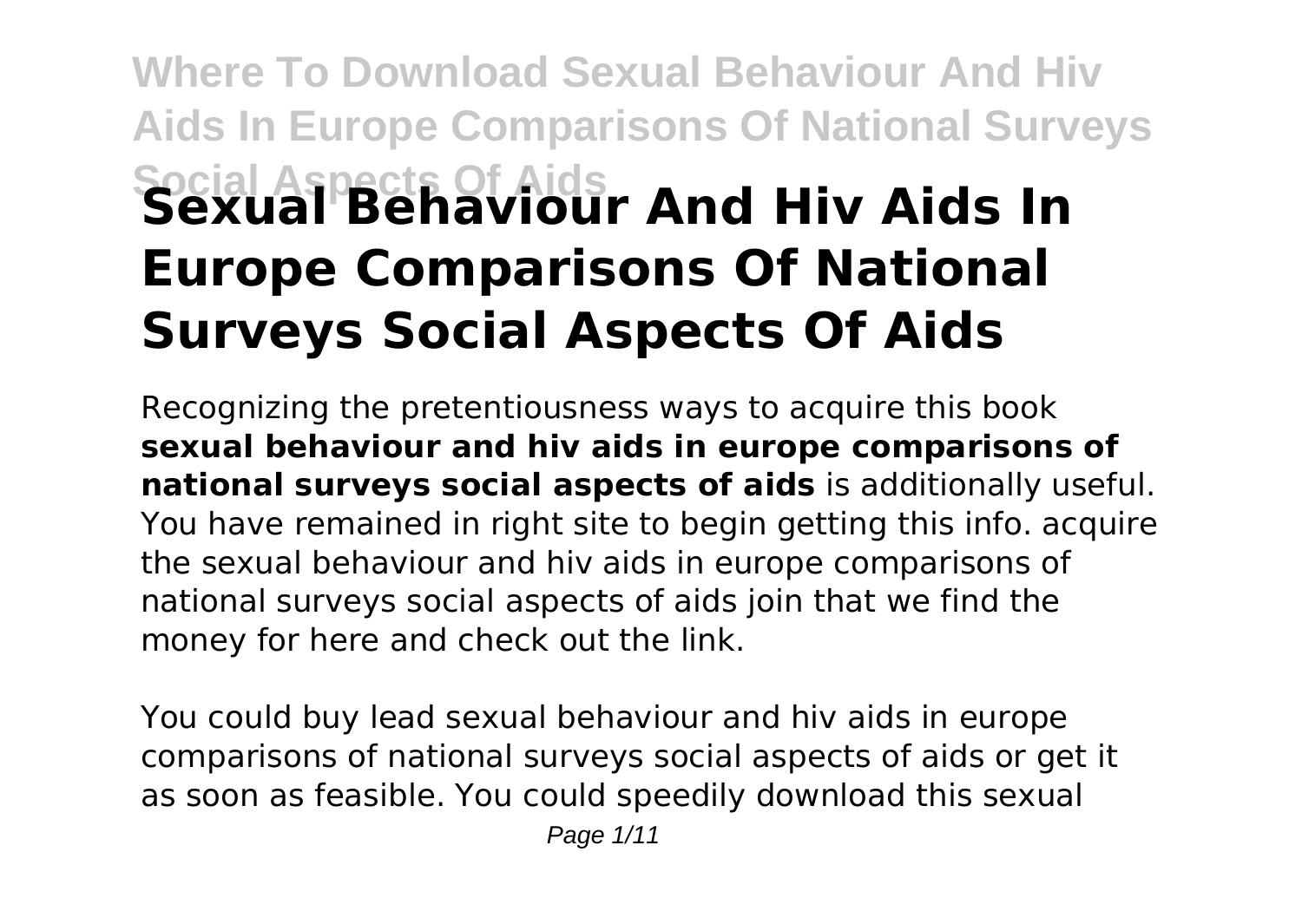**Where To Download Sexual Behaviour And Hiv Aids In Europe Comparisons Of National Surveys Sehaviour and hiv aids in europe comparisons of national** surveys social aspects of aids after getting deal. So, in the same way as you require the ebook swiftly, you can straight get it. It's

therefore entirely easy and as a result fats, isn't it? You have to favor to in this express

How can human service professionals promote change? ... The cases in this book are inspired by real situations and are designed to encourage the reader to get low cost and fast access of books.

#### **Sexual Behaviour And Hiv Aids**

Sexual Risk Behaviors Can Lead to HIV, STDs, & Teen Pregnancy Half of all new STDs reported each year are among young people 15 to 24. 3 More than 46% of sexually active high school students did not use a condom the last time they had sex. 1 Many Young People Engage in Sexual Risk Behaviors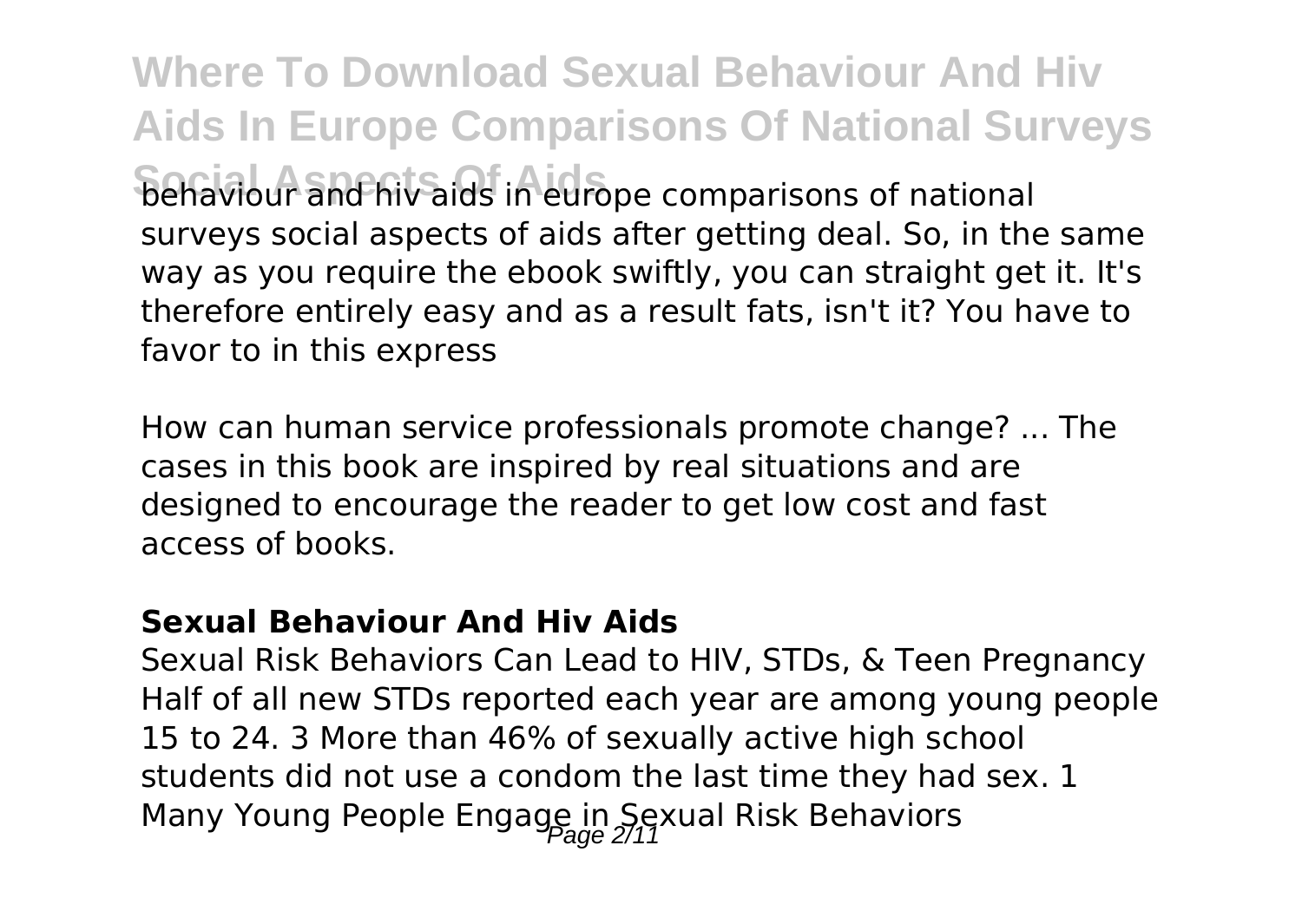### **Where To Download Sexual Behaviour And Hiv Aids In Europe Comparisons Of National Surveys Social Aspects Of Aids**

**Sexual Risk Behaviors Can Lead to HIV, STDS, & Teen ...** Not only is the HIV epidemic dynamic in terms of treatment options, pr evention strate - gies and disease progression, but sexual behaviour, which remains the primary target of AIDS prevention ef forts worldwide, is wide - ly diverse and deeply embedded in individual desires, social and cultural relationships, and environmental and economic processes.

#### **Sexual behavioural change for HIV - WHO**

HIV Risk Behaviors The risk of getting HIV varies widely depending on the type of exposure or behavior (such as sharing needles or having sex without a condom). Some exposures to HIV carry a much higher risk of transmission than other exposures.

### **HIV Risk Behaviors | HIV Risk and Prevention Estimates ...**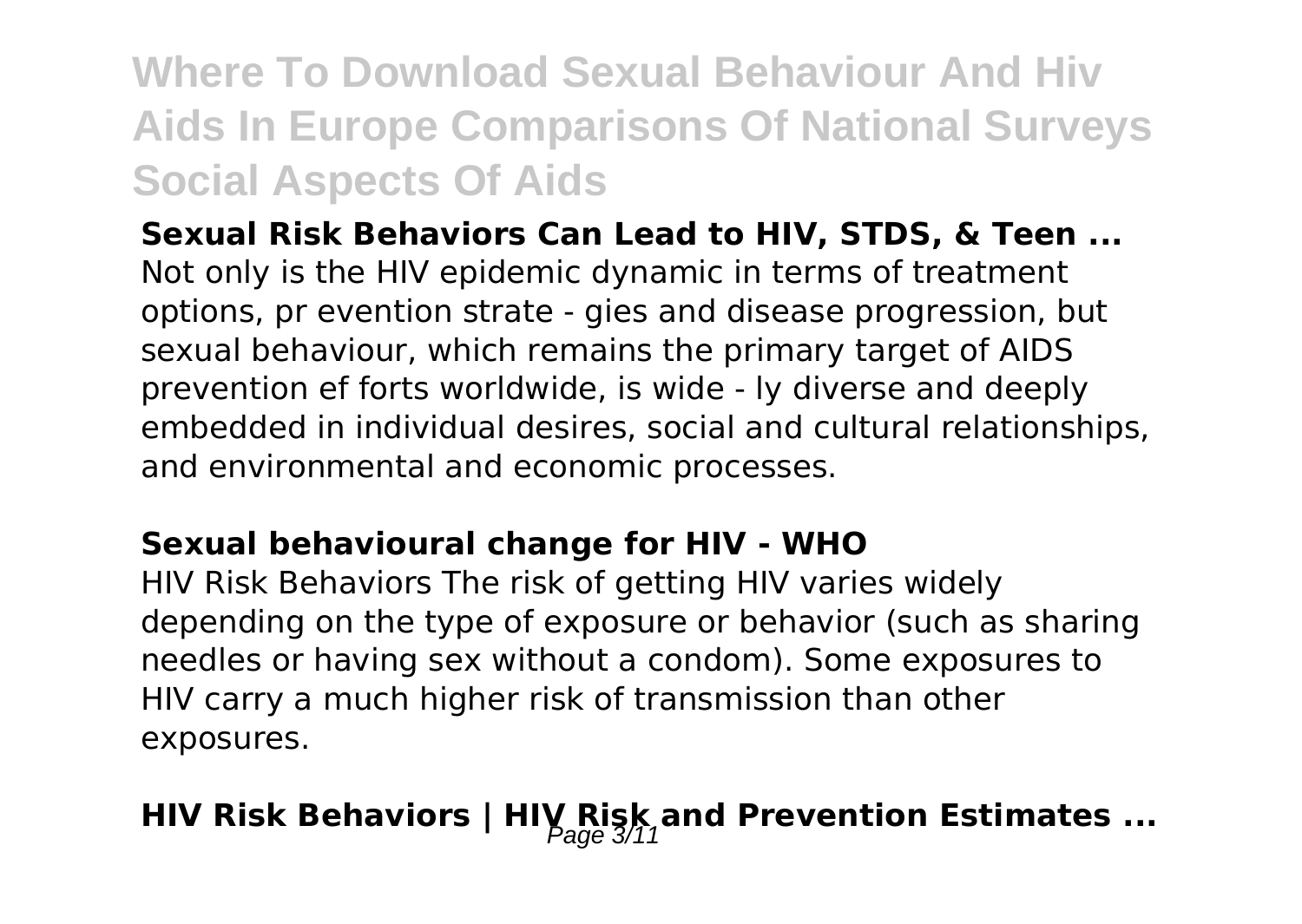**Where To Download Sexual Behaviour And Hiv Aids In Europe Comparisons Of National Surveys Prevalence of vaginal or anal sex and viral suppressiona among** 

adults with HIV diagnosis for at least 12 months and receiving medical care in the United States, by sexual behaviour, Medical Monitoring Project, 2009.There were no statistically significant differences between MSM, MSW and WSM in engaging in anal or vaginal sex. More MSM (30%) had unprotected sex than MSW (14%) and WSM (22%).

**Sexual risk behaviour and viral suppression among HIV ...** As YLWH get older, they desire to have sexual intercourse, get married and bear children, sexual initiation and its implication on HIV transmission is a concern. Despite preventive support and counselling, findings from central Uganda reveal that the sexual behaviour of some sero-positive youth may place others at risk of HIV acquisition.

## Sexual risk related behaviour among youth living with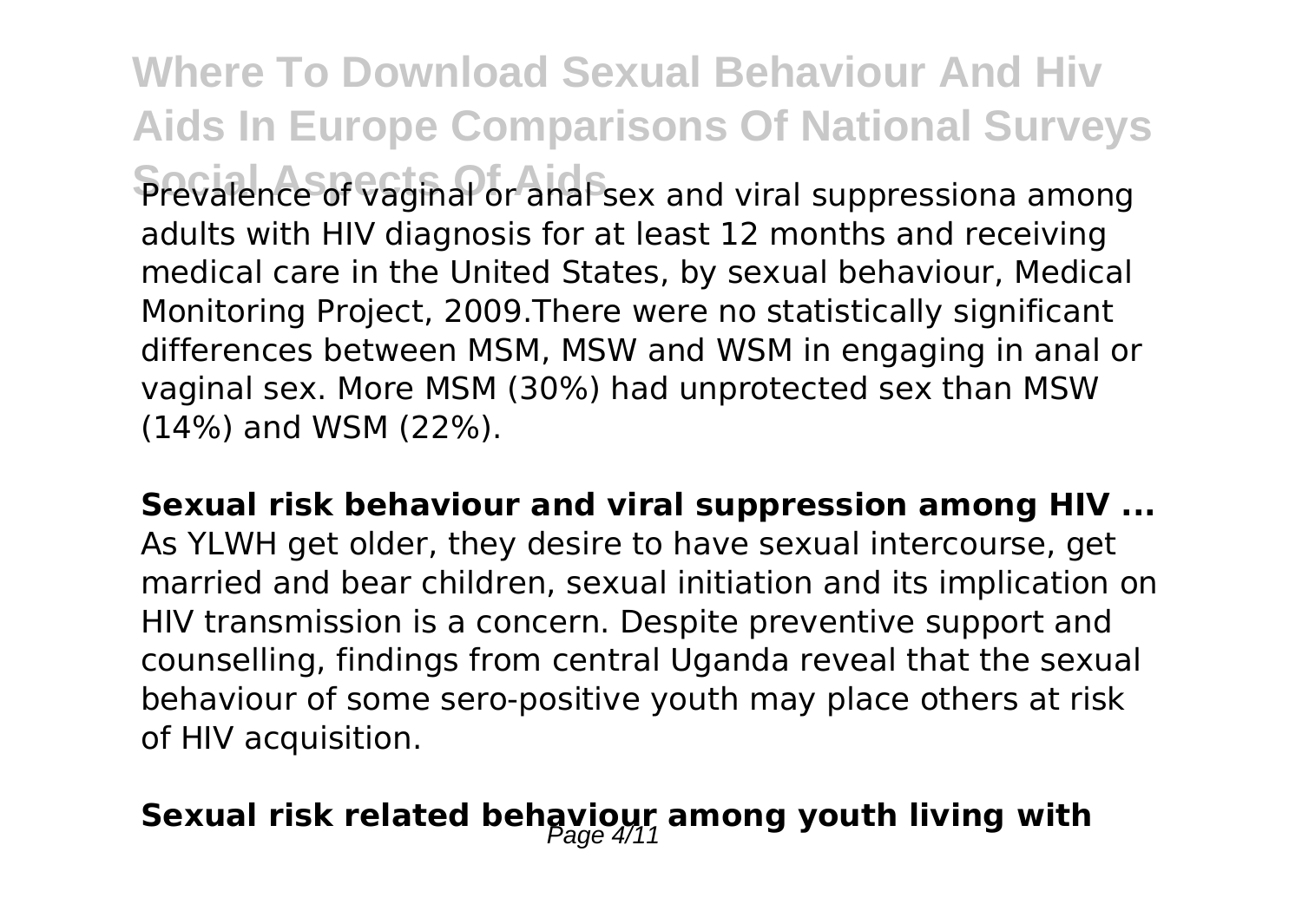## **Where To Download Sexual Behaviour And Hiv Aids In Europe Comparisons Of National Surveys Sacial Aspects Of Aids**

Corroborating reports from elsewhere [11–14], there is a significant association between sexual risk behaviour and HIV optimism. The current data, however, do not permit us to imply causality.

#### **Sexual risk behaviour increases and is associated with HIV ...**

The paper begins by presenting a general model of HIV epidemic growth that will be simulated using data on sexual behavior, transmission rates and other epidemic factors. Several simplifying assumptions allow the model to provide intuition as to the importance of transmission rates and sexual behavior in epidemic growth.

### **SEXUALLY TRANSMITTED INFECTIONS, SEXUAL BEHAVIOR AND THE ...** *Page 5/11*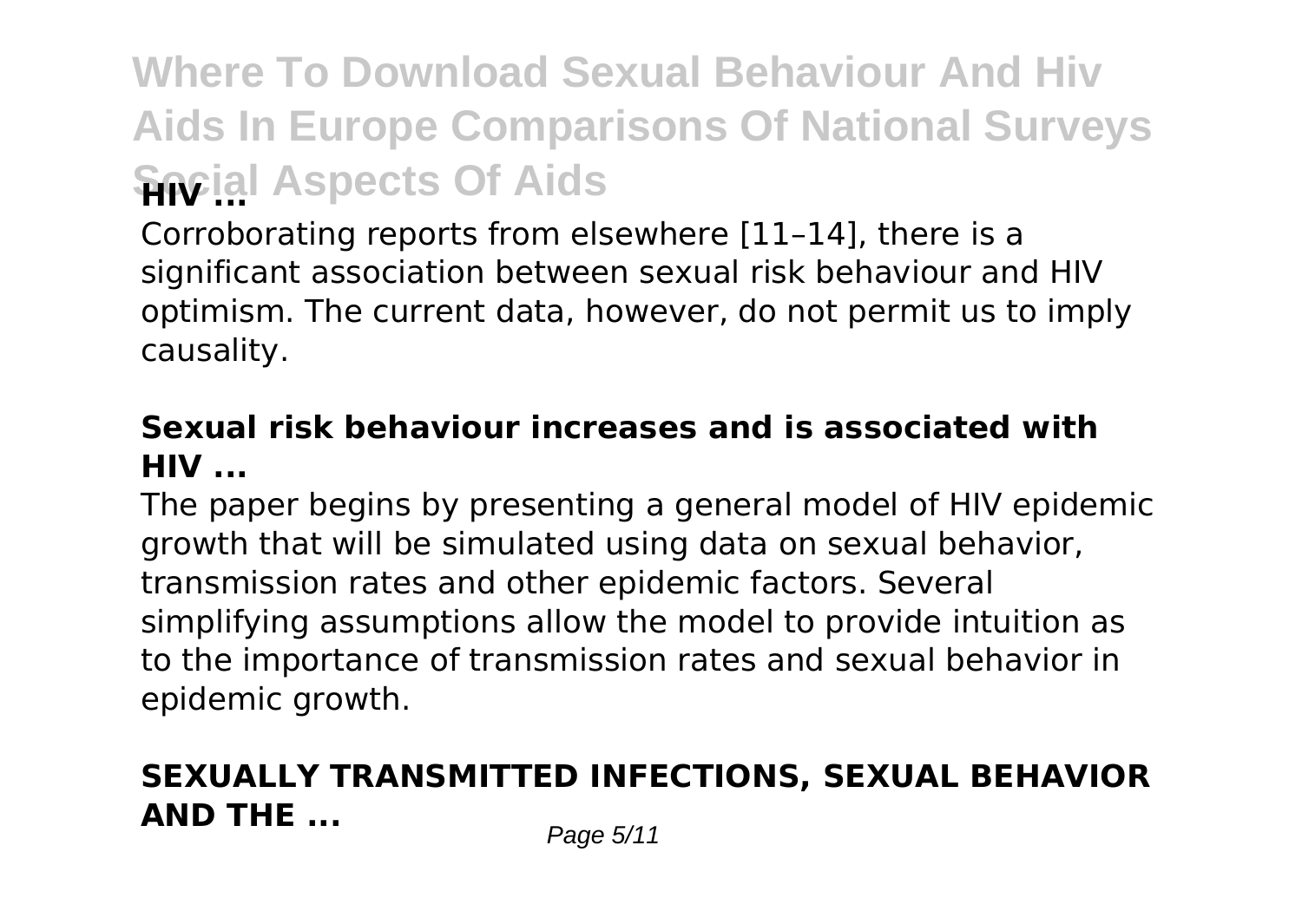**Where To Download Sexual Behaviour And Hiv Aids In Europe Comparisons Of National Surveys Social Aspects Of Aids** Appropriate sexual behaviour and lifestyle modification may be helpful strategies for prevention and control of HIV/AIDS in many countries. AimThe study was designed to assess the impact of attitudes and sexual behaviour on control of HIV/AIDS among unmarried people living with HIV/AIDS in Uyo, a community in the Niger Delta region of Nigeria.

#### **Attitudes and sexual behaviours of unmarried people with ...**

Differences in HIV prevalence and sexual behaviour by age for 2010 MLSFH men and women Both men and women reported declines in sexual activity by age. Individuals aged 50 and older are less likely to have had sex in the past 12 months than individuals aged 15-49.

### **HIV Prevalence and Sexual Behaviour at Older Ages in Rural** ... *Page 6/11*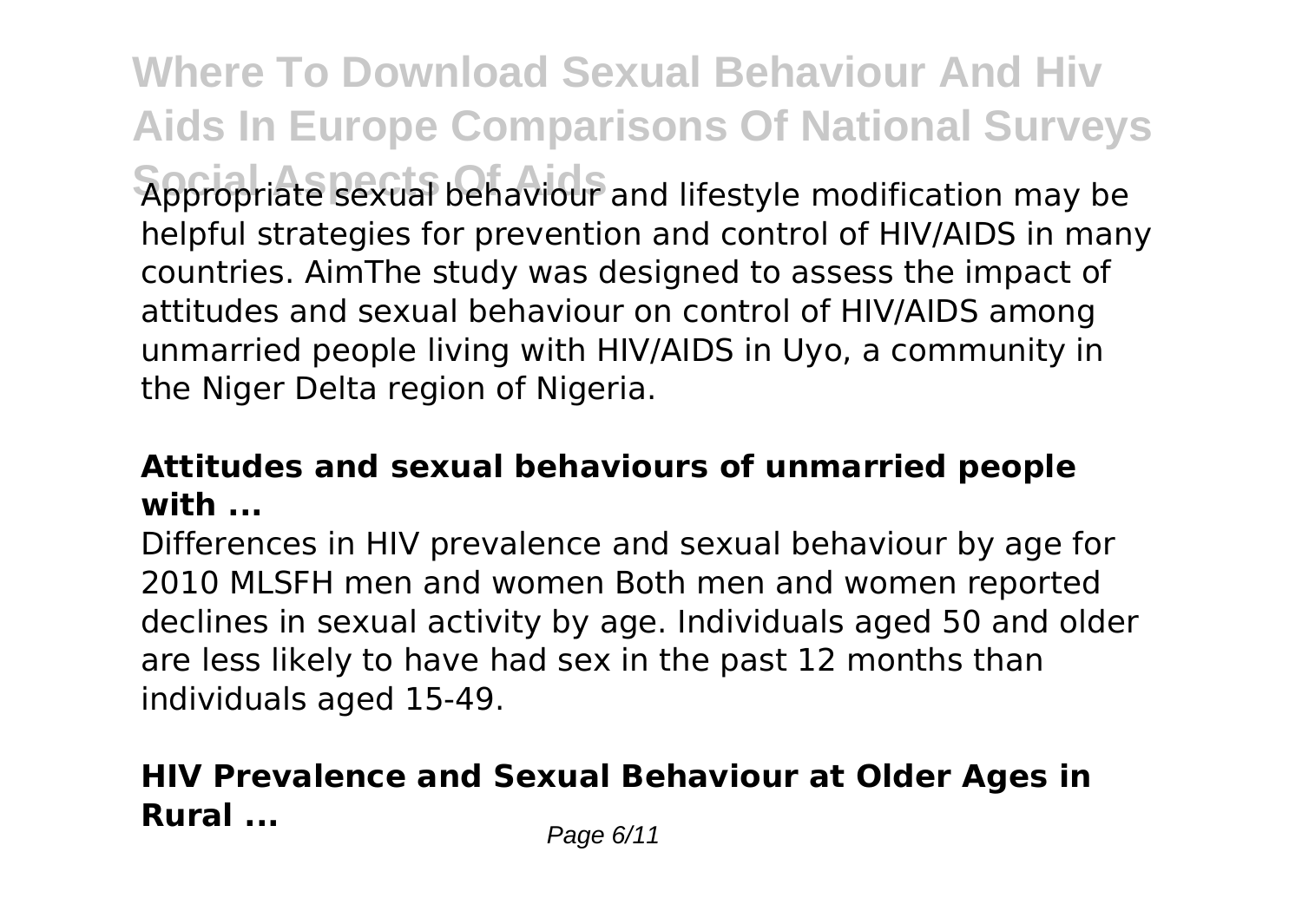**Where To Download Sexual Behaviour And Hiv Aids In Europe Comparisons Of National Surveys Social Aspects Of Aids** HIV/AIDS remains a global public health challenge, especially in sub-Saharan Africa and the Caribbean. Sexual risk behaviors among HIV-positive persons place their partners at risk for HIV transmission and other sexually transmitted infections. Stopping transmission acts among HIV-positive people is crucial in reversing HIV incidence.

#### **Sexual risk behavior among HIV-positive persons in Jamaica**

Given that the epidemic is being sustained by heterosexual transmission (see Chapter 3), information on sexual behavior is needed to help project the future course of the HIV/AIDS epidemic, to develop more effective prevention strategies, and to provide baseline data for evaluating the effectiveness of alternative prevention strategies.

## **4 SEXUAL BEHAVIOR AND HIV/AIDS | Preventing and**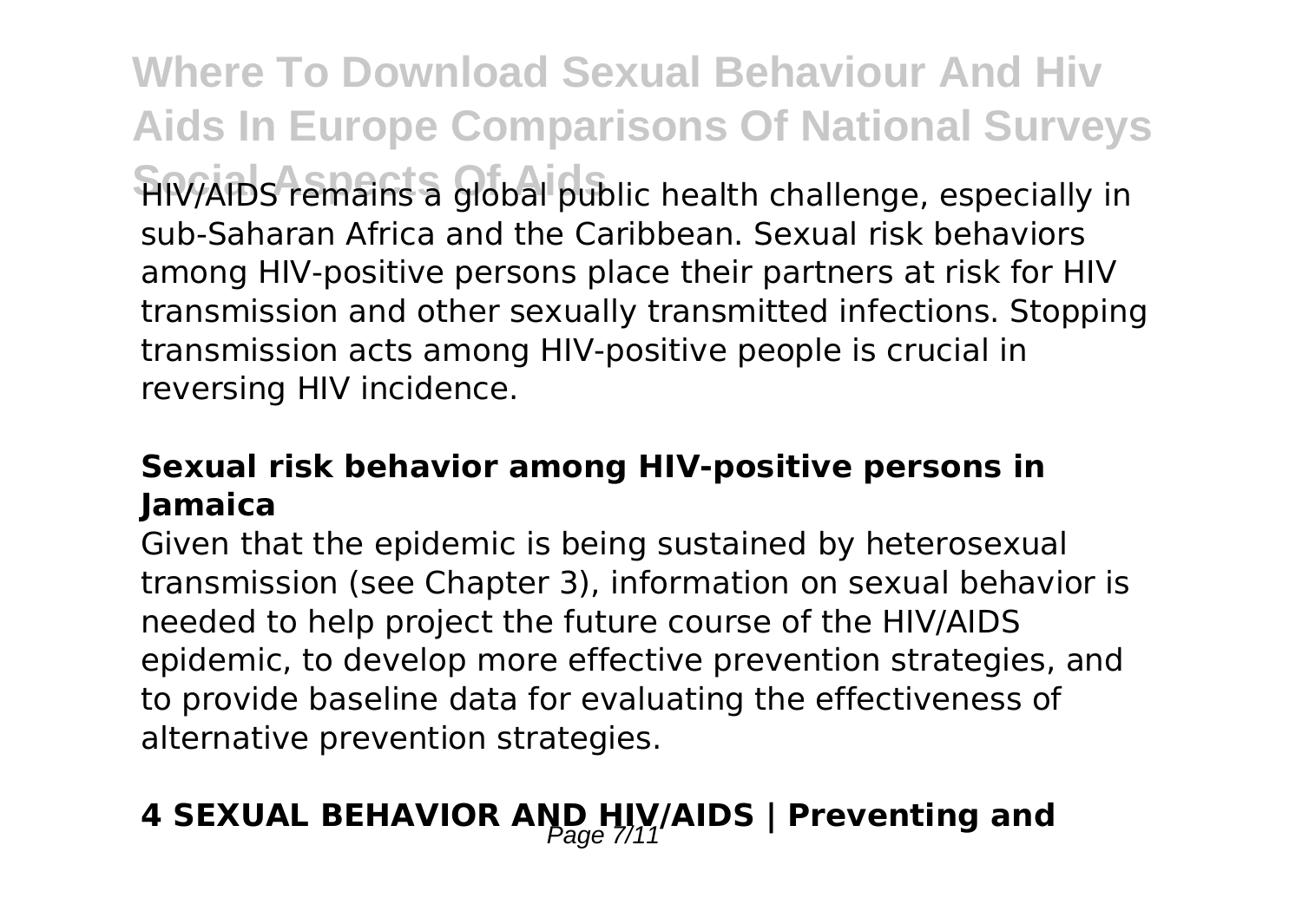## **Where To Download Sexual Behaviour And Hiv Aids In Europe Comparisons Of National Surveys Social Aspects Of Aids Mitigating ...**

One of the most common ways you can get HIV is by having vaginal or anal sex with someone who has HIV. You could pass HIV during oral sex, too, but that's less common. It's also risky when you...

#### **HIV Risk Factors: How Can You Get It? Multiple Sex ...**

Even in studies on knowledge of HIV/AIDS and sexual behavior, there was limited information on comprehensive knowledge as an indicator of current HIV/AIDS intervention by Higher Education Institution (HEI). This study was conducted to assess comprehensive HIV/AIDS knowledge and sexual behavior among university students in Ambo, central Ethiopia.

#### **Comprehensive HIV/AIDS Knowledge and Sexual Behavior among ...**

Recent research suggests that health care provider-initiated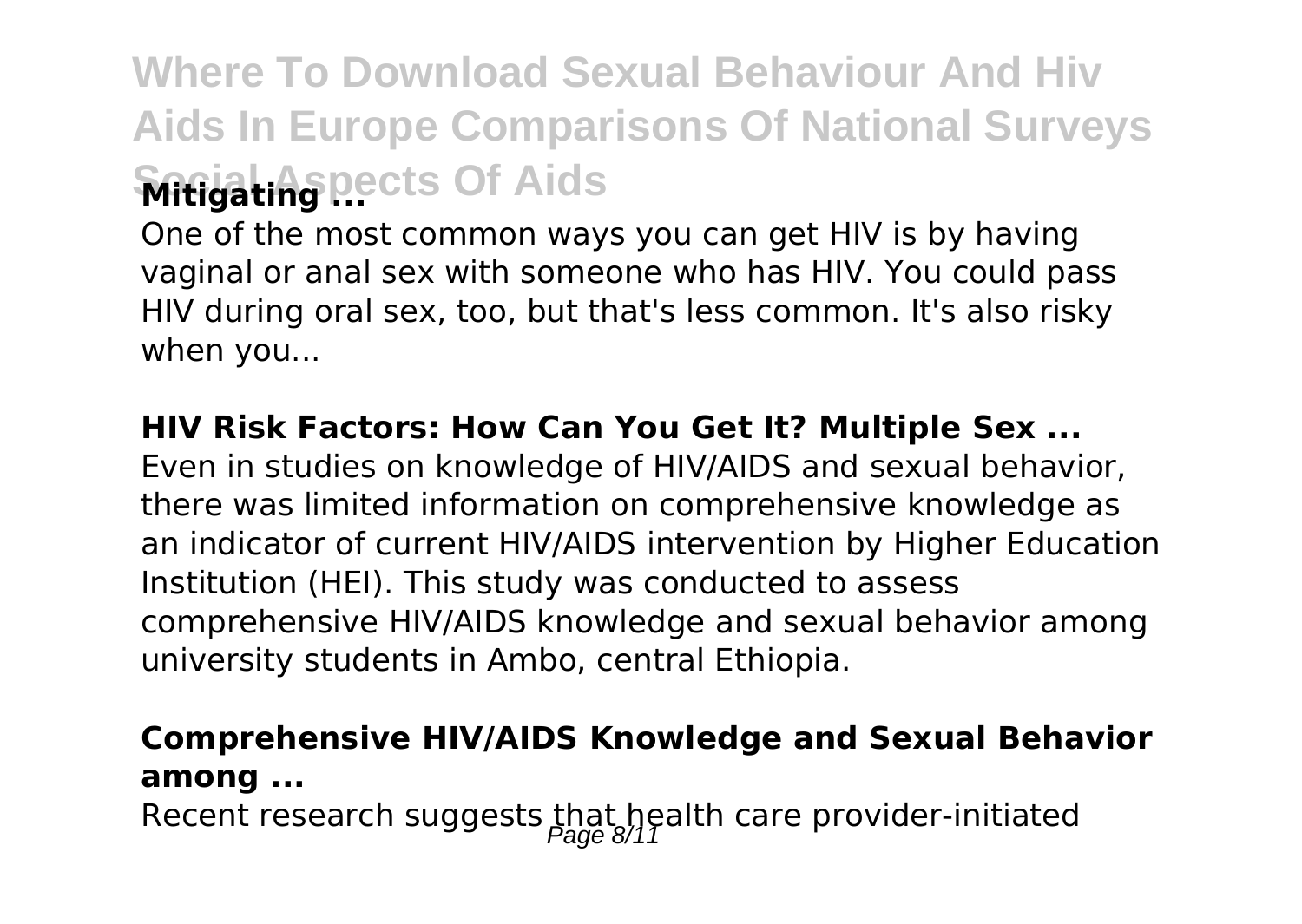**Where To Download Sexual Behaviour And Hiv Aids In Europe Comparisons Of National Surveys Brief conversations about sexual behavior at every visit, with** every patient, can help HIV-infected patients adopt positive behavior changes, including: Decline in sex without a condom. 2 Fewer sexual partners. 3

### **Safer Sexual Behavior | Treatment, Care, and Prevention**

**...**

In these rural communities, many HIV infections occur through sexual transmission. Some people are at high risk of HIV infection through large numbers of sex partners, whereas some are at risk through their spouse or regular partner. The role of circumcision in HIV transmission is unclear.

#### **Sexual behaviour patterns and other risk factors for HIV**

**...**

STI is caused by unsafe sexual behaviour likes : sexual intercourse with multipartners and without condoms. STI is the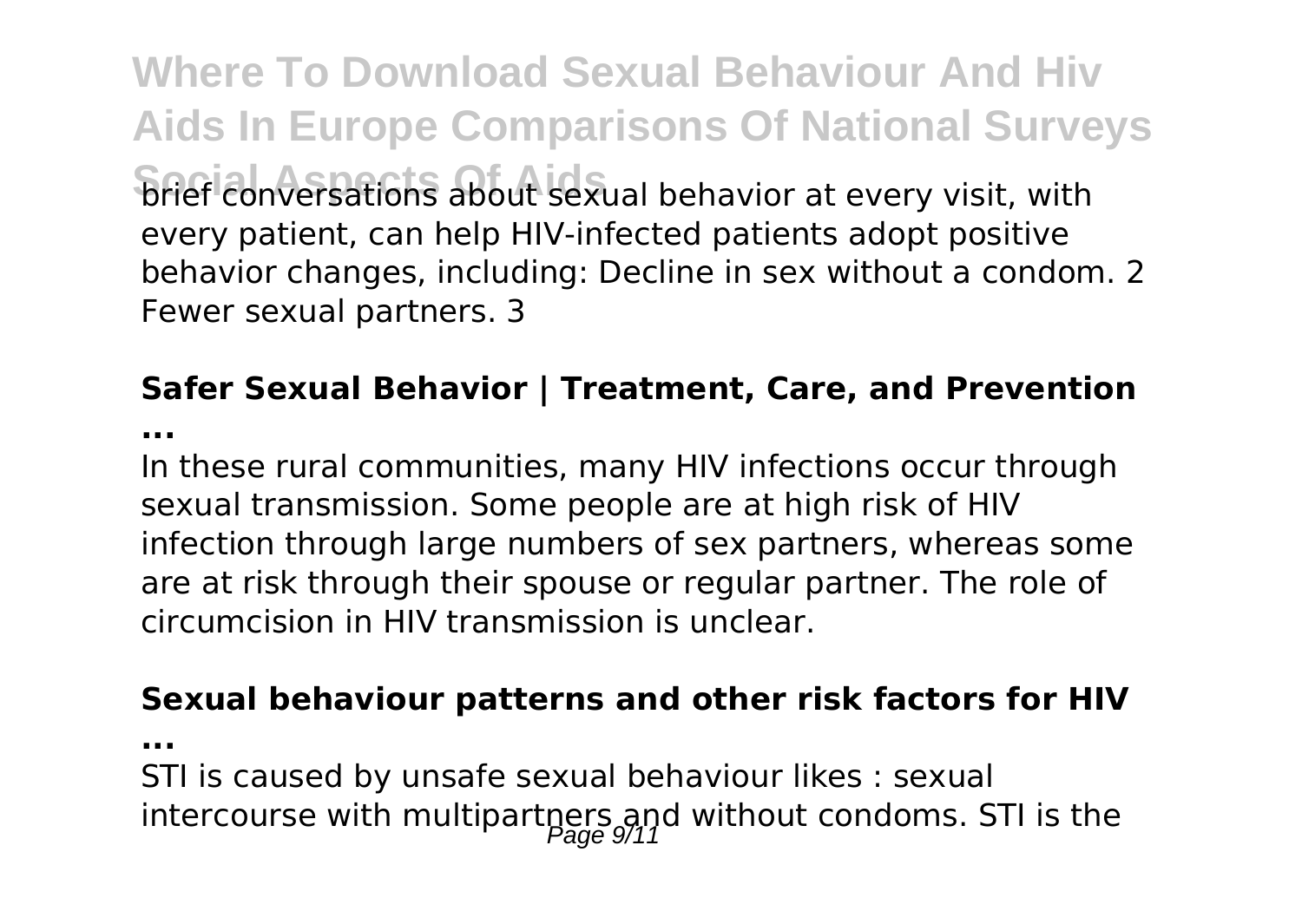**Where To Download Sexual Behaviour And Hiv Aids In Europe Comparisons Of National Surveys Social Aspects Of Aids** entrance to the spread of HIV and AIDS. Because a person suffering from STI are very easy to wound and bleeding in the genital area, so the risk of transmission of HIV through blood contact is likely to occur.

#### **The Role of Sexual Behavior in the Transmission of HIV and ...**

Since HIV infection in Uganda is mainly sexually transmitted, promoting safer sexual behaviour, in particular sexual abstinence, mutual faithfulness in monogamous relationships and condom use with casual sex partners (the ABC approach) has been emphasised.

#### **Trends in antenatal HIV prevalence in urban Uganda ...**

Among MSM, sexual behaviour has been influenced by important population events: after the HIV outbreak in the early 1980s, a reduction in sexual risk behaviour was observed [1-3], and